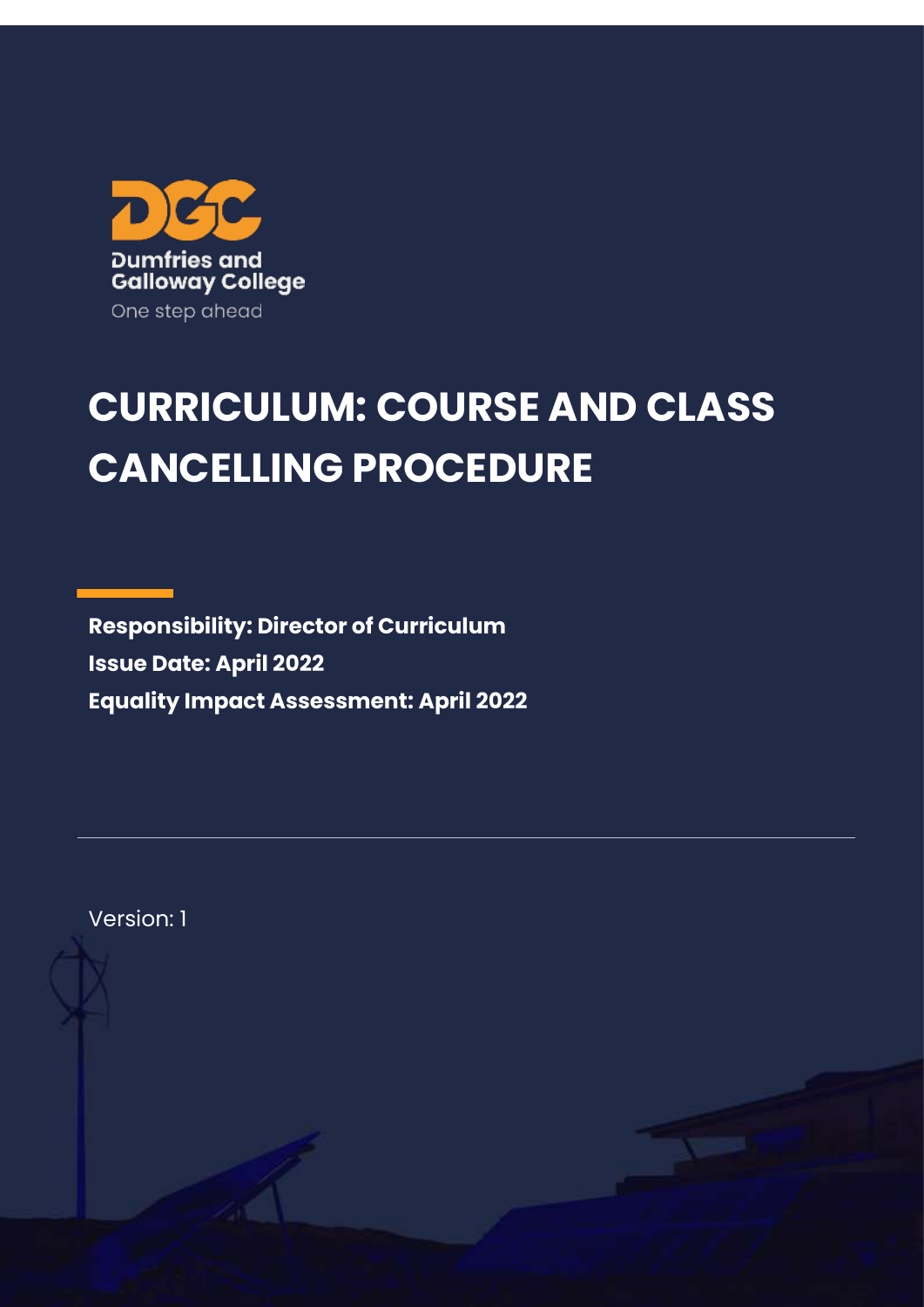## **Table of Contents**

[Curriculum: Course and Class Cancelling Procedure](#page-1-0) ……………………..2

Revision Log…………………………………………………………………………………………..……………6

## <span id="page-1-0"></span>**Curriculum: Course and Class Cancelling Procedure**

## *1. Purpose*

To inform decisions on class closure as part of recruitment, viability option and the process to cancel classes during the academic year.

## *2. Scope*

The procedure is to be implemented at all College sites and across all courses in the curriculum.

## *3. References*

- D & G Ambition 2025
- **Student Experience Strategy 2020**
- **1** College Regional Outcome Agreement
- Health and Safety Policy
- Retention and Learner Attainment Policy
- **Adverse Weather Procedure**

### *4. Definitions*

- ELT Executive Leadership Team
- SLT Senior Leadership Team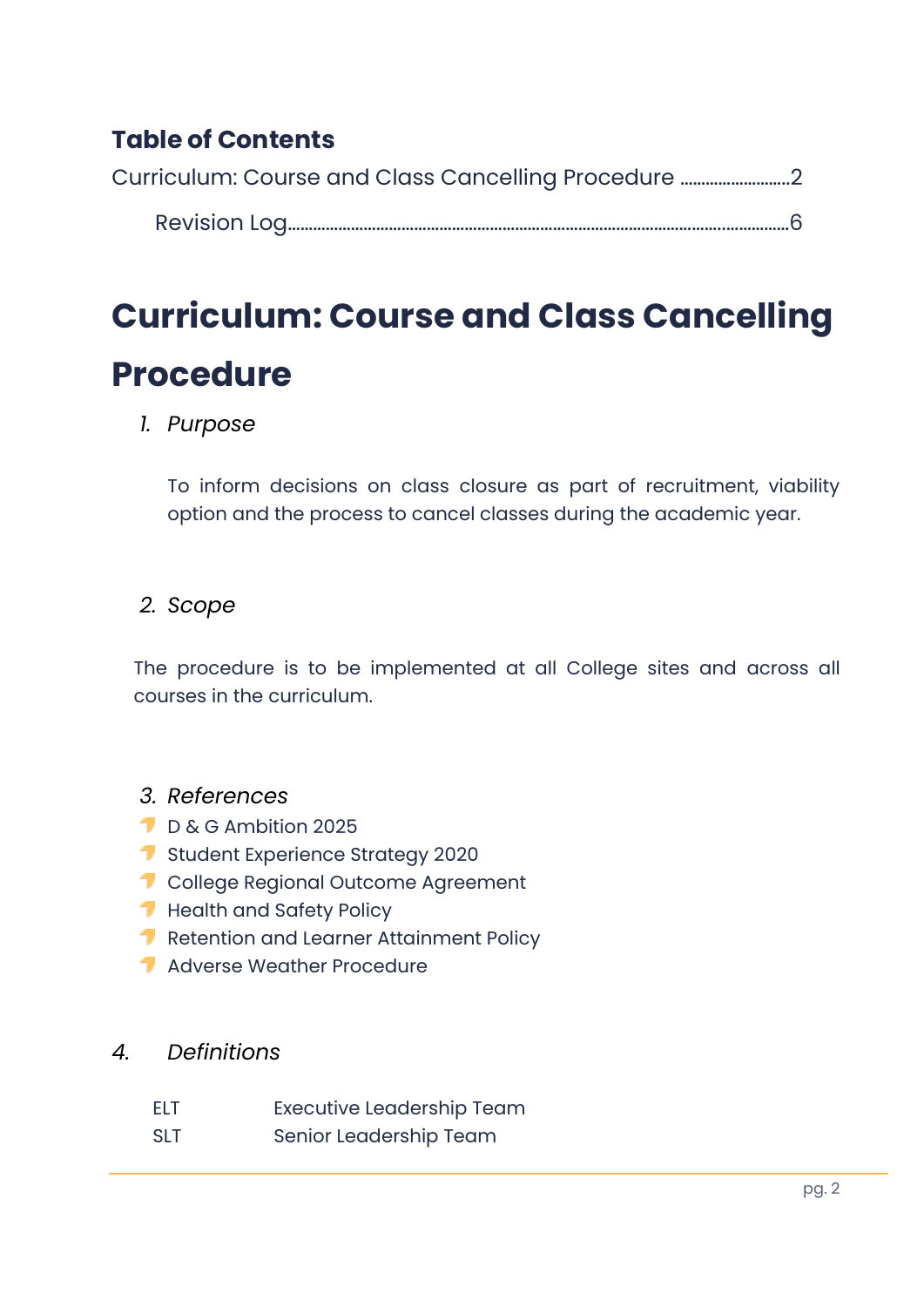### *5. Procedure*

#### 5.1 **Course Cancelling**

The Director of Curriculum and Curriculum Managers are responsible for monitoring applications prior to the start date of the course, and will report into the Vice Principal (Learning, Skills and Student Experience). If it is apparent that the minimum target numbers will not be met and there is no possibility of remedial action addressing this, then the Director of Curriculum will cancel the course. Any cancellation must be made in sufficient time to ensure students already accepted have an alternative course.

Once the decision has been made, Student Funding, Marketing, and Student Records should be advised immediately by the Curriculum Manager. The Admissions Department will arrange for students to be informed with immediate effect and the option to apply for the course is removed from the College website. Students should be offered the opportunity for further advice and alternative provision.

#### 5.2 **Course viability Options**

Following enrolment at the commencement of the session there may be courses which have not achieved their target numbers. It is anticipated that with effective monitoring after the applications portal opens this situation would not arise.

The Director of Curriculum will meet with Curriculum Managers at the end of each day for the first two weeks of the session to discuss courses and agree action to be taken. This may result in:

- **T** Combination with other groups/courses/levels for all or part of their timetable
- **T** Further advertising when there is only a small shortfall
- **T** Contacting students on the course waiting list
- **T** Late enrolment of students who are known to be attending
- Delaying starting times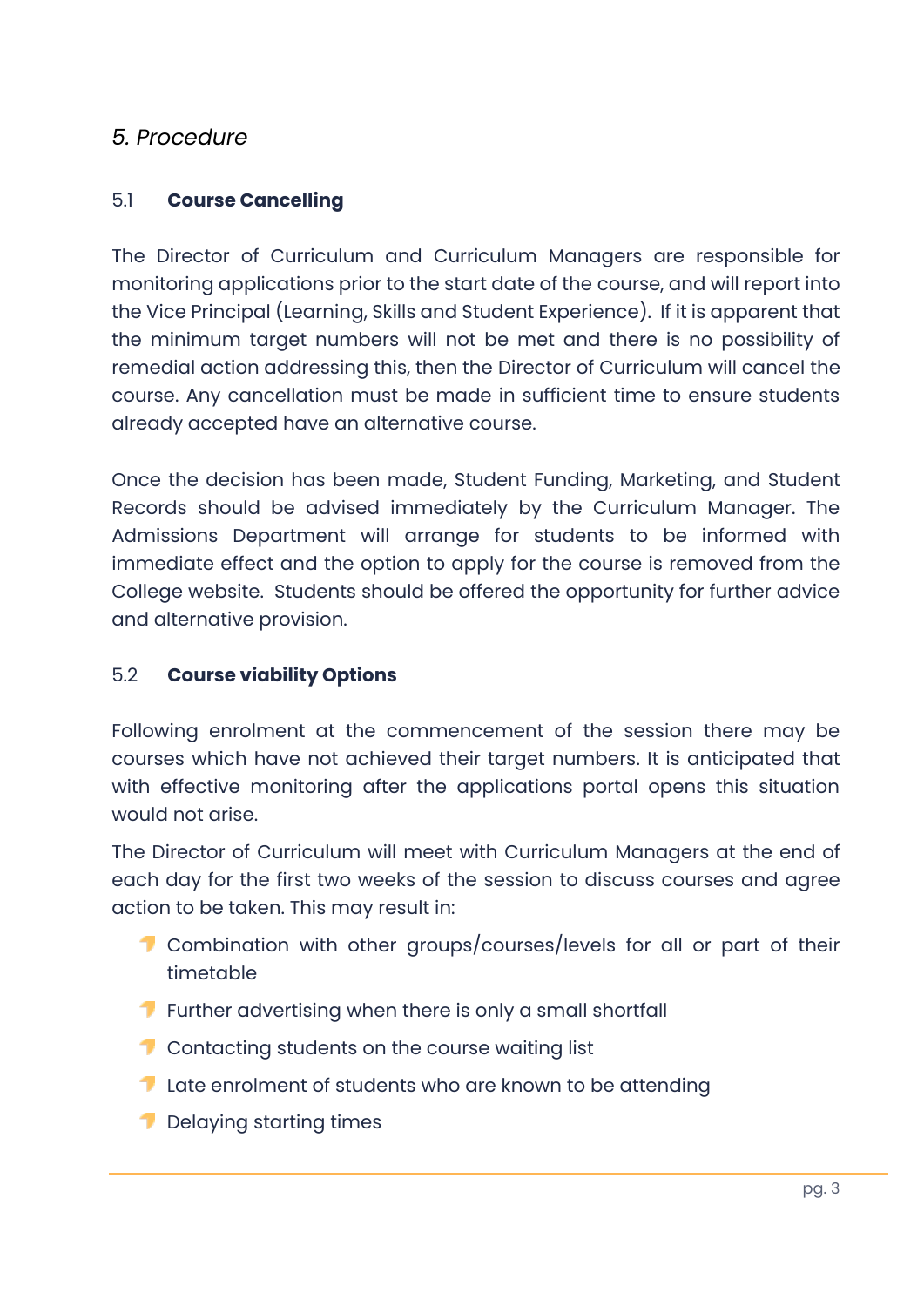- **T** Efficiency measures such as combination, reduction of hours e.g. by using open learning or other measures agreed
- It is the first year of a new provision which is almost viable and strategically important (in this case the course should be near to target and would not have implications for subsequent years)
- Some other significant strategic or business reason

Courses which form subsequent year of a recognised progression, and which have low numbers should not run, as they are likely to become increasingly less viable. However, this decision should be made after discussion and agreement of a run out plan at the College's portfolio review process.

All changes to course provision should be copied by the Curriculum Manager, Director of Curriculum, Student Funding Officer, Student Records Manager and Director of Marketing and Commercial Services.

#### 5.3 **Class cancelling due to Staff Absence**

The decision to cancel a class due to staff absence will be made by the Director of Curriculum. Every effort should be made to arrange cover, see below for options, for the relevant class and cancelling should be the last resort. This may involve the use of staff from other Areas, or part-time temporary staff.

In the case of an evening course where there is no alternative arrangement possible, students should be advised as quickly as possible of any decision to close. It is the responsibility of the relevant Curriculum Manager to ensure that all students are advised of class cancellation before they travel is possible. In the absence of Administrators, student information should be provided to reception who will then make the necessary contact.

Any decision to cancel classes must be immediately reported to reception. The Curriculum Manager should ensure that a cancellation notice is also placed on the timetabled room door so that should students arrive, they know who they should contact or what they should do. Every effort should be made to advise students of cancellation before they travel including the use of the texting service.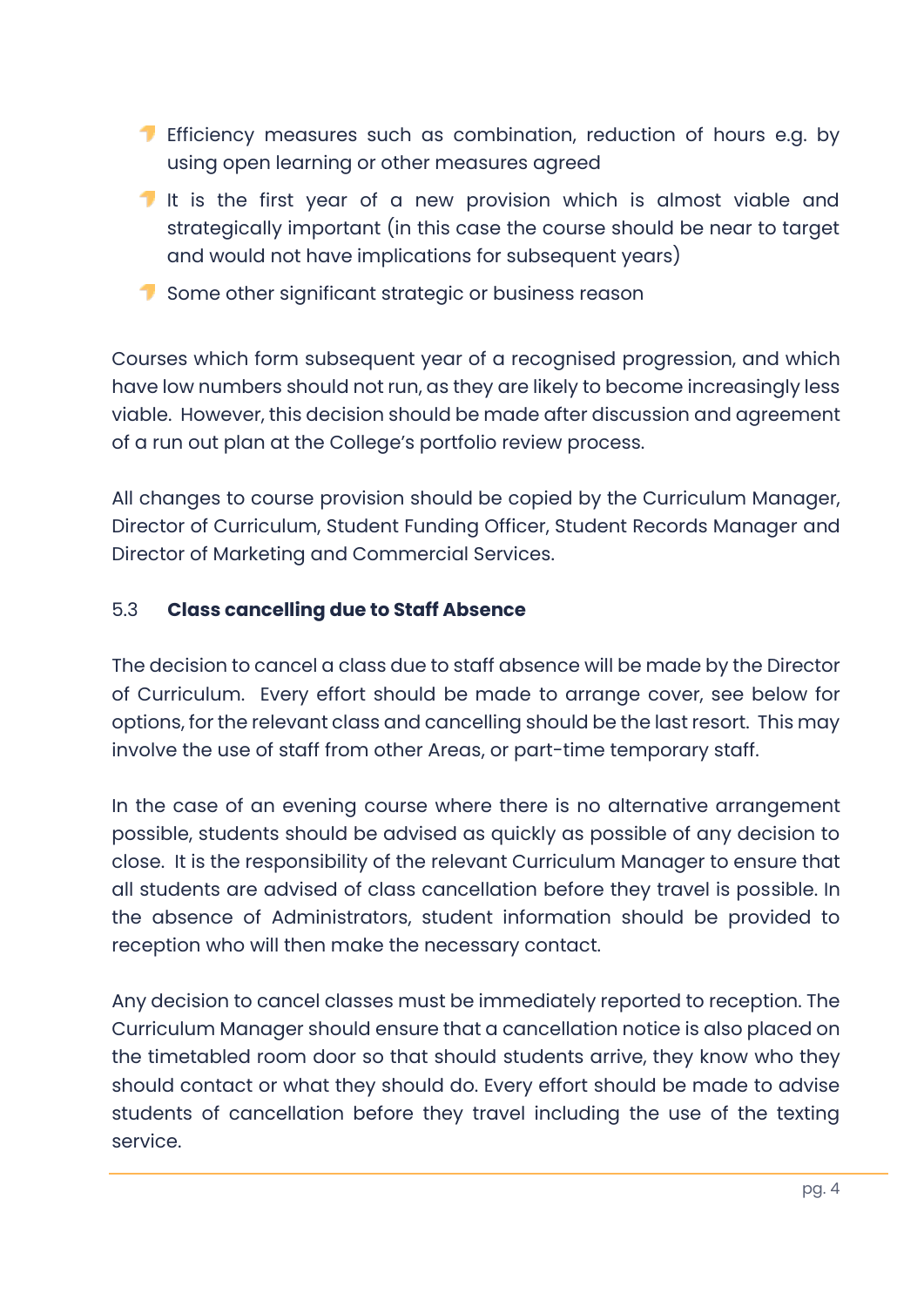#### 5.4 **Class Cover Options**

**Stage 1** – The Curriculum Manager will initially attempt to cover the class from staff with similar skills.

**Stage 2** – The Curriculum Manager will attempt to cover the class from the pool of staff in their dominant area.

**Stage 3** – The Curriculum Manager will attempt to cover the class from the pool of staff available within other Curriculum areas.

**Stage 4** – Once all cover options have been explored, the Director of Curriculum may approve cancellation of the class.

#### 5.5 **Closure due to other significant circumstances**

The decision to cancel classes for any other reason can be made by a member of the College's SLT or ELT.

Any decision to cancel classes must effectively communicated to staff and students.

*6. Distribution* All Staff Repository

| <b>Revision Log</b> |                      |                                                                         |  |  |  |  |
|---------------------|----------------------|-------------------------------------------------------------------------|--|--|--|--|
| Date                | Section              | Description                                                             |  |  |  |  |
| 26.05.2021          | Cover/Responsibility | Vice Principal Learning and Skills changed to<br>Director of Curriculum |  |  |  |  |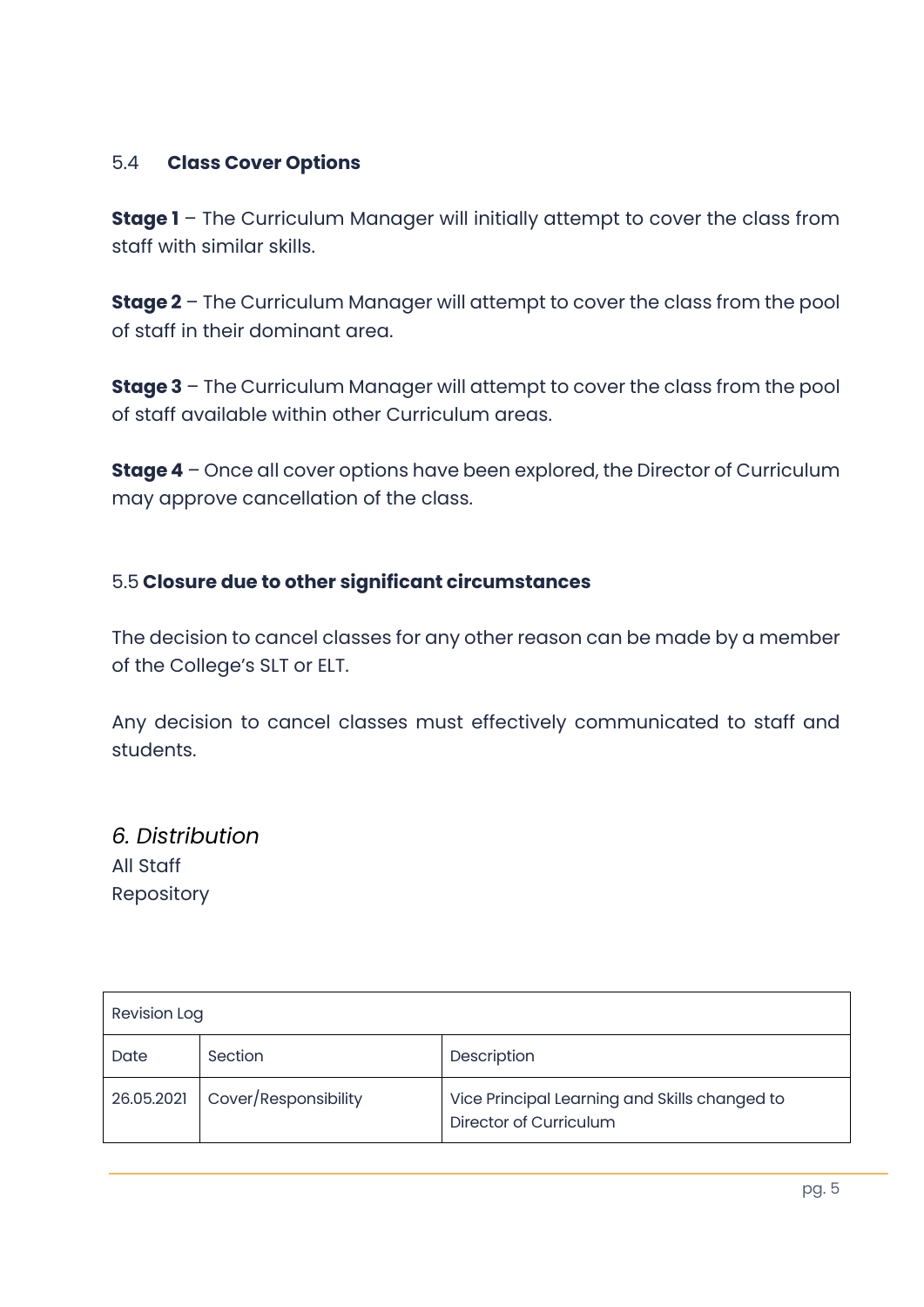| 26.05.2021 | Throughout the Procedure | Vice Principal Learning and Skills changed to Vice<br>Principal, Learning, Skills and Student Experience                                                                                                                                                                                      |  |  |
|------------|--------------------------|-----------------------------------------------------------------------------------------------------------------------------------------------------------------------------------------------------------------------------------------------------------------------------------------------|--|--|
| 26.05.2021 | Throughout the Procedure | Head of Curriculum changed to Director of<br>Curriculum                                                                                                                                                                                                                                       |  |  |
| 26.05.2021 | Throughout the Procedure | Marketing Manager changed to Director, Marketing<br>and Commercial Services                                                                                                                                                                                                                   |  |  |
| 26.05.2021 | Throughout the Procedure | Executive Management Team changed to Executive<br>Leadership Team                                                                                                                                                                                                                             |  |  |
| 26.05.2021 | Throughout the Procedure | Learner changed to Student                                                                                                                                                                                                                                                                    |  |  |
| 26.05.2021 | 6.0 Distribution         | <b>Changed Quality Manual to Repository</b>                                                                                                                                                                                                                                                   |  |  |
| 09.02.2022 | Purpose and Scope        | New sections for this procedure                                                                                                                                                                                                                                                               |  |  |
| 09.02.2022 | 5.1                      | Paragraph 1 - To reflect change in process Director<br>of Curriculum to inform VP Learning and Skills and<br>Student Experience on the decision to cancel the<br>course.<br>Paragraph 2 - Update made to reflect change in<br>process. Admissions to inform students instead of<br>Marketing. |  |  |
| 09.02.2022 |                          | Reference to closure due to weather conditions<br>removed.                                                                                                                                                                                                                                    |  |  |
| 09.02.2022 | 5.3                      | Stages 3, 4 and $5 -$ Updates made to reflect<br>changes in process.<br>In Note - reference to core skills and e-portfolios<br>and Curriculum for excellence removed.<br>Secretaries changed to Administrators.                                                                               |  |  |
| 28.04.22   | <b>Title</b>             | Title changed from Class Formation and Closure<br>Procedure to Curriculum: Course and Class<br><b>Cancelling Procedure</b>                                                                                                                                                                    |  |  |
| 28.04.22   | 3. Refences              | Related documentation listing updated                                                                                                                                                                                                                                                         |  |  |